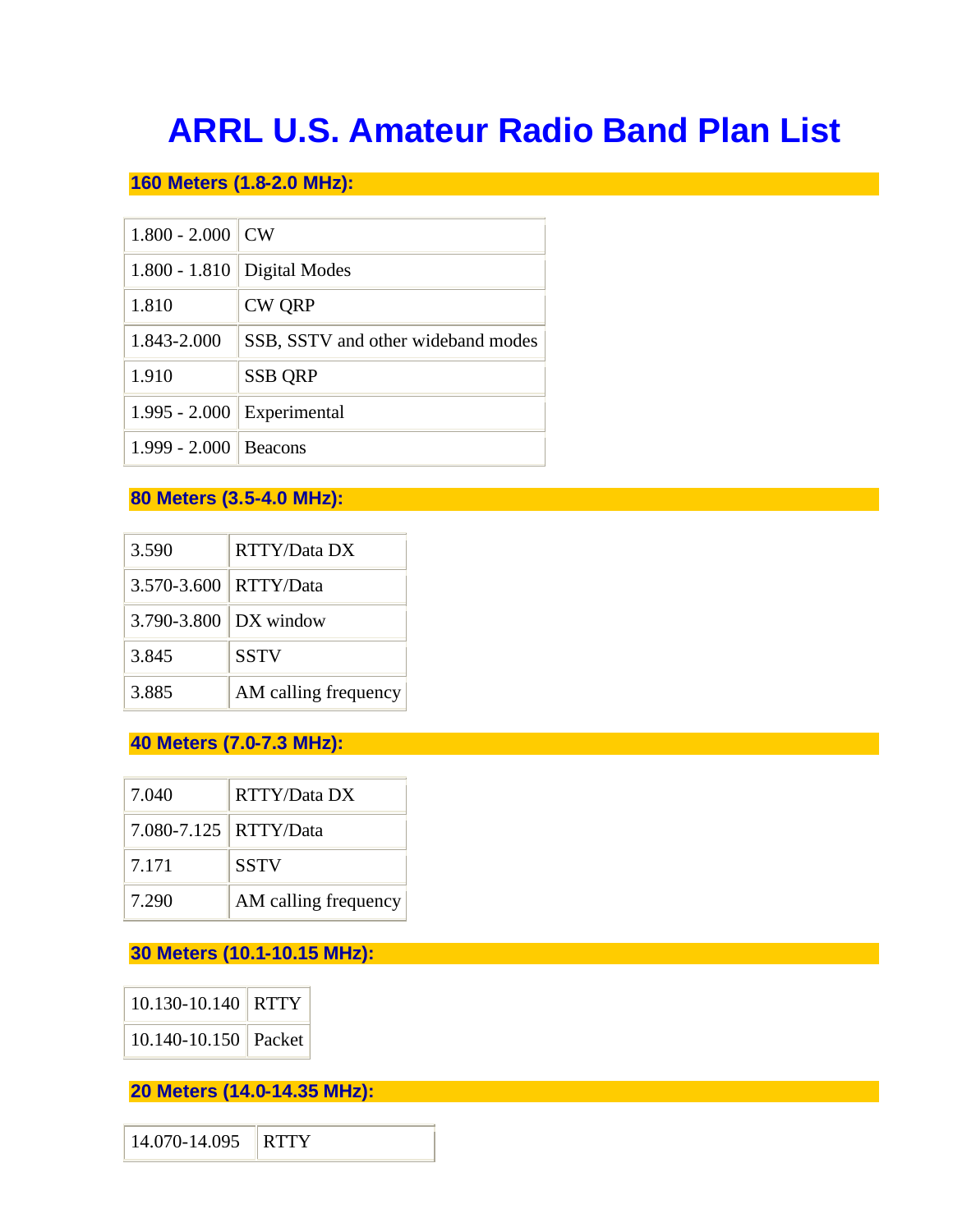| 14.095-14.0995        | Packet               |
|-----------------------|----------------------|
| 14.100                | <b>NCDXF</b> Beacons |
| 14.1005-14.112 Packet |                      |
| 14.230                | <b>SSTV</b>          |
| 14.286                | AM calling frequency |

### **17 Meters (18.068-18.168 MHz):**

18.100-18.105 RTTY 18.105-18.110 Packet

### **15 Meters (21.0-21.45 MHz):**

| 21.070-21.110 RTTY/Data |             |
|-------------------------|-------------|
| 21.340                  | <b>SSTV</b> |

### **12 Meters (24.89-24.99 MHz):**

| 24.920-24.925 RTTY   |  |
|----------------------|--|
| 24.925-24.930 Packet |  |

### **10 Meters (28-29.7 MHz):**

| 28.000-28.070 | CW                         |
|---------------|----------------------------|
| 28.070-28.150 | <b>RTTY</b>                |
| 28.150-28.190 | <b>CW</b>                  |
| 28.200-28.300 | <b>Beacons</b>             |
| 28.300-29.300 | Phone                      |
| 28.680        | <b>SSTV</b>                |
| 29.000-29.200 | AM                         |
| 29.300-29.510 | <b>Satellite Downlinks</b> |
| 29.520-29.590 | <b>Repeater Inputs</b>     |
| 29.600        | <b>FM</b> Simplex          |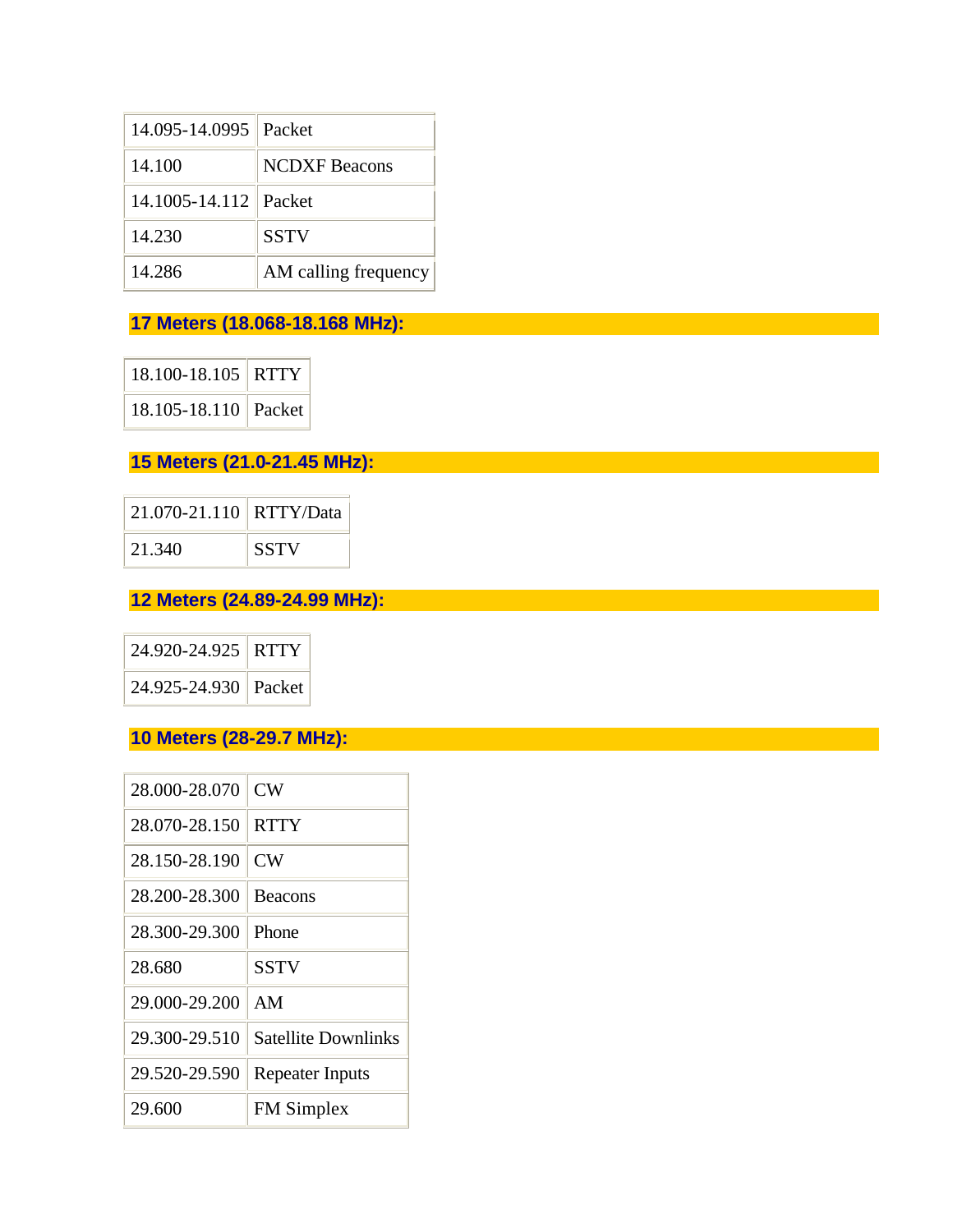# **6 Meters (50-54 MHz):**

| 50.0-50.1              | CW, beacons                                     |
|------------------------|-------------------------------------------------|
| 50.060-50.080          | Beacon subband                                  |
| 50.1-50.3              | SSB, CW                                         |
| 50.10-50.125           | DX window                                       |
| 50.125                 | SSB calling                                     |
| 50.3-50.6              | All modes                                       |
| 50.6-50.8              | Nonvoice communications                         |
| 50.62                  | Digital (packet) calling                        |
| 50.8-51.0              | Radio remote control (20-kHz channels)          |
| 51.0-51.1              | Pacific DX window                               |
| 51.12-51.48            | Repeater inputs (19 channels)                   |
| 51.12-51.18            | Digital repeater inputs                         |
| 51.62-51.98            | Repeater outputs (19 channels)                  |
| 51.62-51.68            | Digital repeater outputs                        |
| 52.0-52.48             | Repeater inputs (except as noted; 23 channels)  |
| 52.02, 52.04           | FM simplex                                      |
| 52.2                   | <b>TEST PAIR (input)</b>                        |
| 52.5-52.98             | Repeater output (except as noted; 23 channels)  |
| 52.525                 | Primary FM simplex                              |
| 52.54                  | Secondary FM simplex                            |
| 52.7                   | <b>TEST PAIR (output)</b>                       |
| 53.0-53.48             | Repeater inputs (except as noted; 19 channels)  |
| 53.0                   | Remote base FM simplex                          |
| 53.02                  | Simplex                                         |
| 53.1, 53.2, 53.3, 53.4 | Radio remote control                            |
| 53.5-53.98             | Repeater outputs (except as noted; 19 channels) |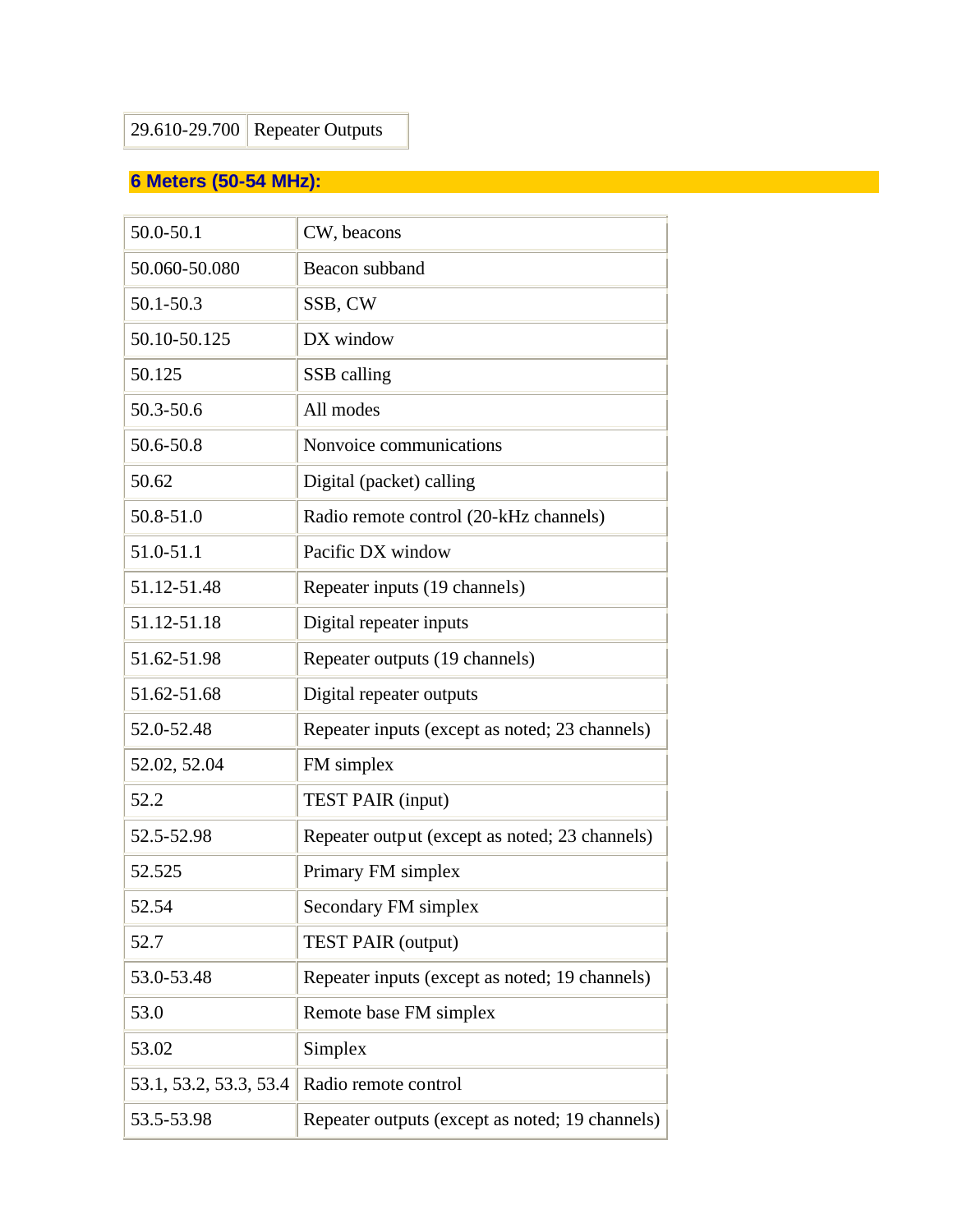|             | 53.5, 53.6, 53.7, 53.8 Radio remote control |
|-------------|---------------------------------------------|
| 53.52, 53.9 | Simplex                                     |

### **2 Meters (144-148 MHz):**

| 144.00-144.05   | <b>EME (CW)</b>                                                               |
|-----------------|-------------------------------------------------------------------------------|
| 144.05-144.10   | <b>General CW and weak signals</b>                                            |
| 144.10-144.20   | <b>EME</b> and weak-signal SSB                                                |
| 144.200         | <b>National calling frequency</b>                                             |
| 144.200-144.275 | <b>General SSB operation</b>                                                  |
| 144.275-144.300 | <b>Propagation beacons</b>                                                    |
| 144.30-144.50   | <b>New OSCAR subband</b>                                                      |
| 144.50-144.60   | <b>Linear translator inputs</b>                                               |
| 144.60-144.90   | <b>FM</b> repeater inputs                                                     |
| 144.90-145.10   | Weak signal and FM simplex (145.01,03,05,07,09 are widely<br>used for packet) |
| 145.10-145.20   | <b>Linear translator outputs</b>                                              |
| 145.20-145.50   | <b>FM</b> repeater outputs                                                    |
| 145.50-145.80   | <b>Miscellaneous and experimental modes</b>                                   |
| 145.80-146.00   | <b>OSCAR</b> subband                                                          |
| 146.01-146.37   | <b>Repeater inputs</b>                                                        |
| 146.40-146.58   | <b>Simplex</b>                                                                |
| 146.52          | <b>National Simplex Calling Frequency</b>                                     |
| 146.61-146.97   | <b>Repeater outputs</b>                                                       |
| 147.00-147.39   | <b>Repeater outputs</b>                                                       |
| 147.42-147.57   | <b>Simplex</b>                                                                |
| 147.60-147.99   | <b>Repeater inputs</b>                                                        |

**Notes: The frequency 146.40 MHz is used in some areas as a repeater input. This band plan has been proposed by the ARRL VHF-UHF Advisory Committee.** 

**1.25 Meters (222-225 MHz):**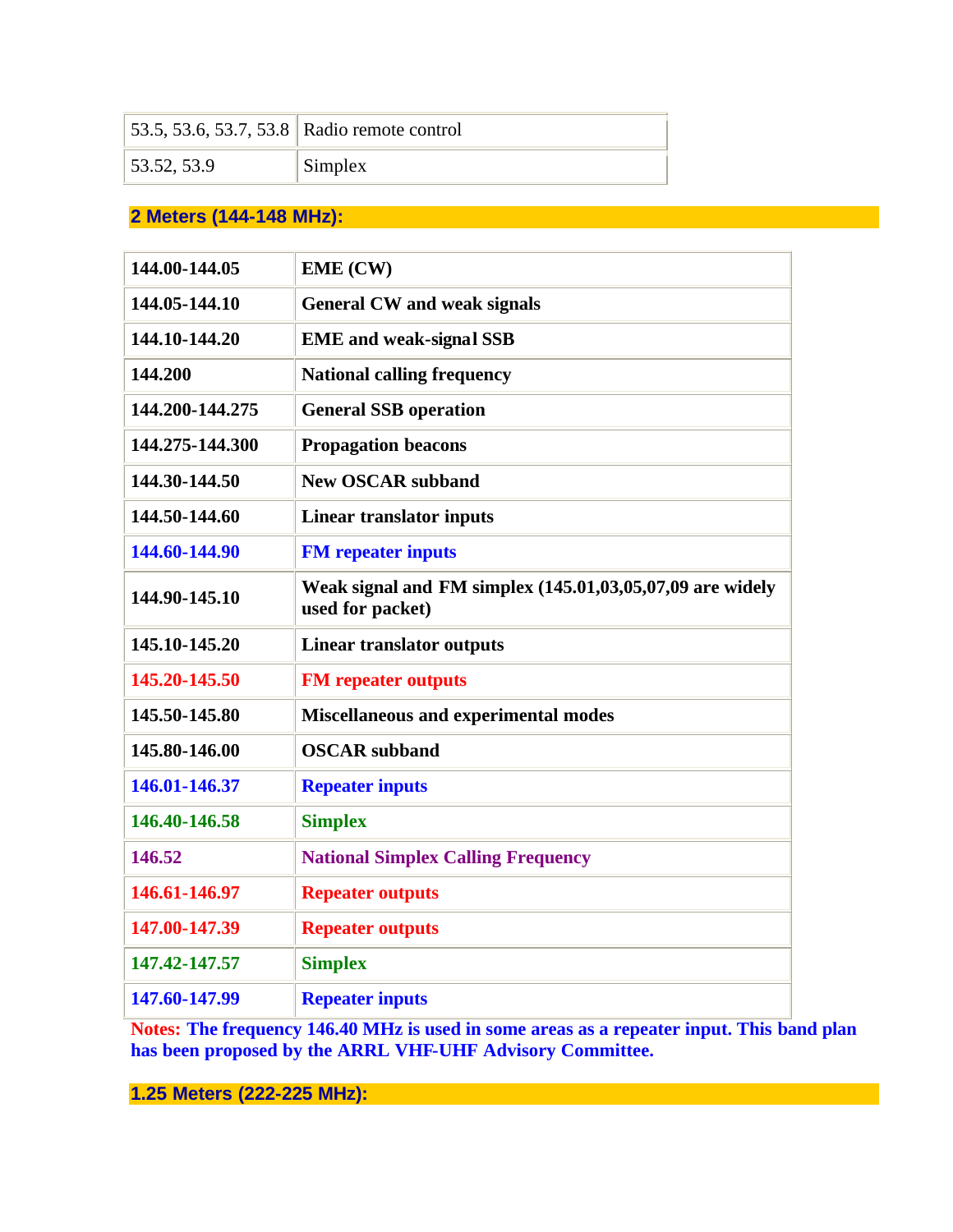| 222.0-222.150                | Weak-signal modes                                                                              |
|------------------------------|------------------------------------------------------------------------------------------------|
| 222.0-222.025                | <b>EME</b>                                                                                     |
|                              | 222.05-222.06 Propagation beacons                                                              |
| 222.1                        | SSB & CW calling frequency                                                                     |
|                              | 222.10-222.15   Weak-signal CW & SSB                                                           |
|                              | 222.15-222.25 Local coordinator's option; weak signal, ACSB, repeater inputs, control          |
|                              | 222.25-223.38   FM repeater inputs only                                                        |
| 223.40-223.52   FM simplex   |                                                                                                |
|                              | 223.52-223.64 Digital, packet                                                                  |
| 223.64-223.70 Links, control |                                                                                                |
|                              | 223.71-223.85 Local coordinator's option; FM simplex, packet, repeater outputs                 |
| <b>CONTENT</b>               | 223.85-224.98 Repeater outputs only<br>$\mathbf{r}$<br>AAA 3 ATT 1 1 1 1<br>0.72<br>. .<br>. . |

**Note: The 222 MHz band plan was adopted by the ARRL Board of Directors in July 1991.** 

# **70 Centimeters (420-450 MHz):**

| 420.00-<br>426.00    | ATV repeater or simplex with 421.25 MHz video carrier control links and<br>experimental |
|----------------------|-----------------------------------------------------------------------------------------|
| $426.00 -$<br>432.00 | ATV simplex with 427.250-MHz video carrier frequency                                    |
| 432.00-<br>432.07    | <b>EME</b> (Earth-Moon-Earth)                                                           |
| 432.07-<br>432.10    | Weak-signal CW                                                                          |
| 432.10               | 70-cm calling frequency                                                                 |
| $432.10-$<br>432.30  | Mixed-mode and weak-signal work                                                         |
| 432.30-<br>432.40    | Propagation beacons                                                                     |
| 432.40-<br>433.00    | Mixed-mode and weak-signal work                                                         |
| 433.00-<br>435.00    | Auxiliary/repeater links                                                                |
| 435.00-              | Satellite only (internationally)                                                        |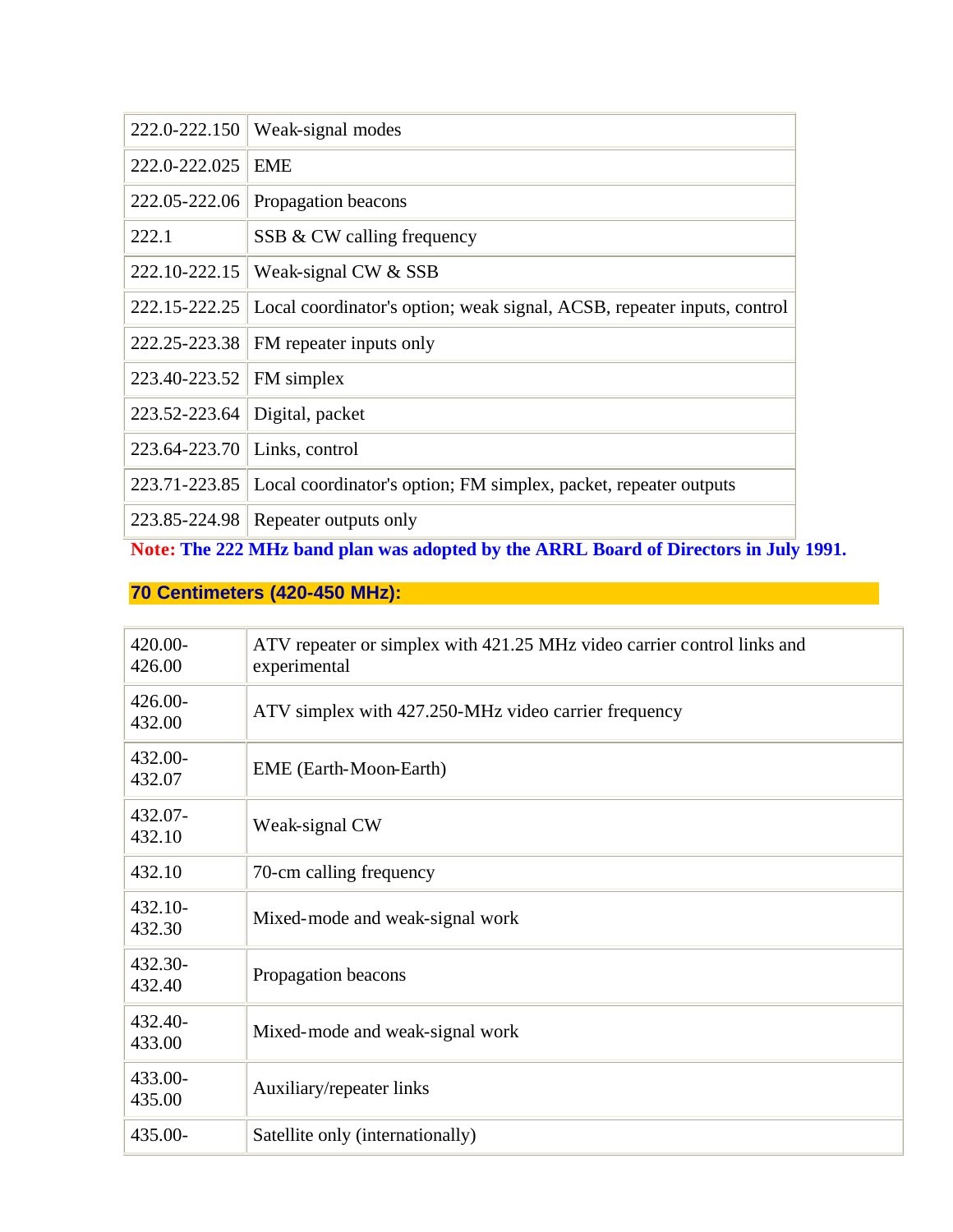| 438.00            |                                                                                |
|-------------------|--------------------------------------------------------------------------------|
| 438.00-<br>444.00 | ATV repeater input with 439.250-MHz video carrier frequency and repeater links |
| 442.00-<br>445.00 | Repeater inputs and outputs (local option)                                     |
| 445.00-<br>447.00 | Shared by auxiliary and control links, repeaters and simplex (local option)    |
| 446.00            | <b>National simplex frequency</b>                                              |
| 447.00-<br>450.00 | Repeater inputs and outputs (local option)                                     |

### **33 Centimeters (902-928 MHz):**

| 902.0-903.0 | Narrow-bandwidth, weak-signal communications |
|-------------|----------------------------------------------|
| 902.0-902.8 | SSTV, FAX, ACSSB, experimental               |
| 902.1       | Weak-signal calling frequency                |
| 902.8-903.0 | Reserved for EME, CW expansion               |
| 903.1       | Alternate calling frequency                  |
| 903.0-906.0 | Digital communications                       |
| 906-909     | FM repeater inputs                           |
| 909-915     | <b>ATV</b>                                   |
| 915-918     | Digital communications                       |
| 918-921     | FM repeater outputs                          |
| 921-927     | <b>ATV</b>                                   |
| 927-928     | FM simplex and links                         |

**Note: The 902 MHz band plan was adopted by the ARRL Board of Directors in July 1989** 

### **23 Centimeters (1240-1300 MHz):**

| 1240-1246 | $ATV$ #1                                                                     |
|-----------|------------------------------------------------------------------------------|
| 1246-1248 | Narrow-bandwidth FM point-to-point links and digital, duplex with 1258-1260. |
| 1248-1258 | Digital Communications                                                       |
| 1252-1258 | $ATV$ #2                                                                     |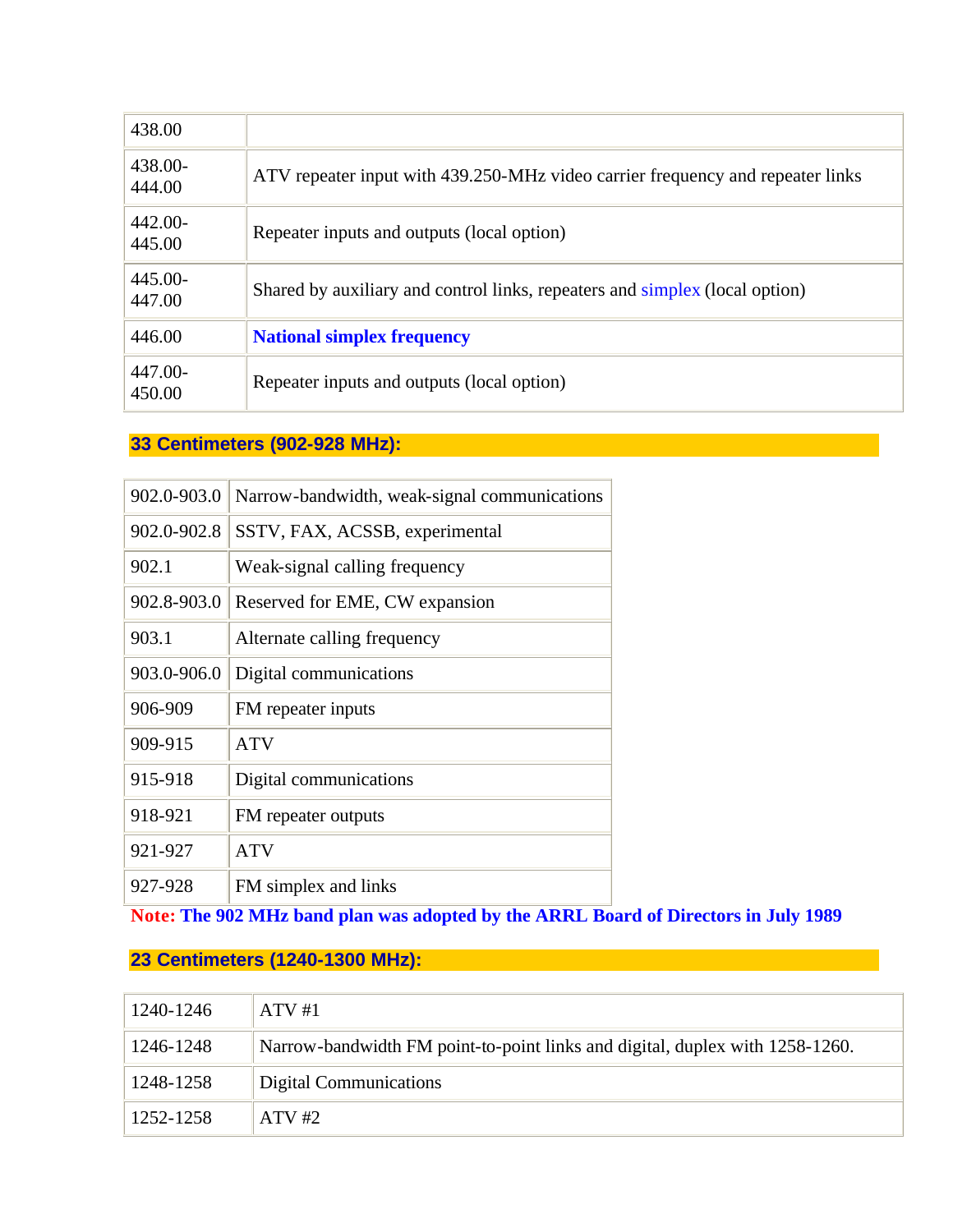| 1258-1260           | Narrow-bandwidth FM point-to-point links digital, duplexed with 1246-1252                                   |
|---------------------|-------------------------------------------------------------------------------------------------------------|
| 1260-1270           | Satellite uplinks, reference WARC '79                                                                       |
| 1260-1270           | Wide-bandwidth experimental, simplex ATV                                                                    |
| 1270-1276           | Repeater inputs, FM and linear, paired with 1282-1288, 239 pairs every 25 kHz, e.g.<br>1270.025, .050, etc. |
| 1271-1283           | Non-coordinated test pair                                                                                   |
| 1276-1282           | $ATV$ #3                                                                                                    |
| 1282-1288           | Repeater outputs, paired with 1270-1276                                                                     |
| 1288-1294           | Wide-bandwidth experimental, simplex ATV                                                                    |
| 1294-1295           | Narrow-bandwidth FM simplex services, 25-kHz channels                                                       |
| 1294.5              | National FM simplex calling frequency                                                                       |
| 1295-1297           | Narrow bandwidth weak-signal communications (no FM)                                                         |
| 1295.0-1295.8       | SSTV, FAX, ACSSB, experimental                                                                              |
| 1295.8-1296.0       | Reserved for EME, CW expansion                                                                              |
| 1296.00-<br>1296.05 | <b>EME-exclusive</b>                                                                                        |
| 1296.07-<br>1296.08 | CW beacons                                                                                                  |
| 1296.1              | CW, SSB calling frequency                                                                                   |
| 1296.4-1296.6       | Crossband linear translator input                                                                           |
| 1296.6-1296.8       | Crossband linear translator output                                                                          |
| 1296.8-1297.0       | Experimental beacons (exclusive)                                                                            |
| 1297-1300           | <b>Digital Communications</b>                                                                               |

# **13 Centimeters (2300-2310) and 12.5 Centimeters 2390-2450 MHz:**

| 2300.0-2303.0 | High-rate data       |
|---------------|----------------------|
| 2303.0-2303.5 | Packet               |
| 2303.5-2303.8 | TTY packet           |
| 2303.9-2303.9 | Packet, TTY, CW, EME |
| 2303.9-2304.1 | CW, EME              |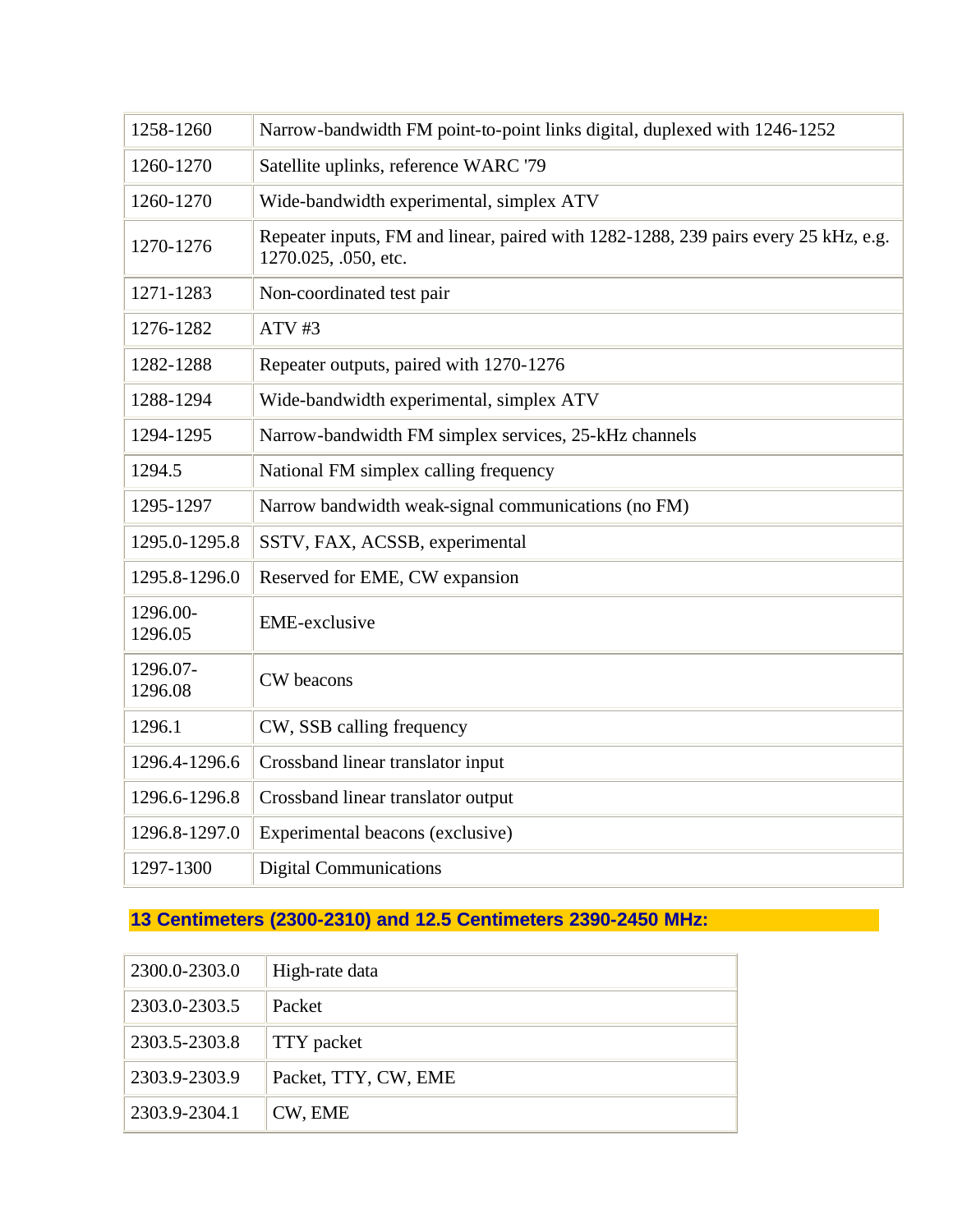| 2304.1          | Calling frequency                                    |
|-----------------|------------------------------------------------------|
| 2304.1-2304.2   | CW, EME, SSB                                         |
| 2304.2-2304.3   | SSB, SSTV, FAX, Packet AM, Amtor                     |
| 2304.30-2304.32 | Propagation beacon network                           |
| 2304.32-2304.40 | General propagation beacons                          |
| 2304.4-2304.5   | SSB, SSTV, ACSSB, FAX, Packet AM, Amtor experimental |
| 2304.5-2304.7   | Crossband linear translator input                    |
| 2304.7-2304.9   | Crossband linear translator output                   |
| 2304.9-2305.0   | <b>Experimental beacons</b>                          |
| 2305.0-2305.2   | FM simplex (25 kHz spacing)                          |
| 2305.20         | FM simplex calling frequency                         |
| 2305.2-2306.0   | FM simplex (25 kHz spacing)                          |
| 2306.0-2309.0   | FM Repeaters (25 kHz) input                          |
| 2309.0-2310.0   | Control and auxiliary links                          |
| 2390.0-2396.0   | Fast-scan TV                                         |
| 2396.0-2399.0   | High-rate data                                       |
| 2399.0-2399.5   | Packet                                               |
| 2399.5-2400.0   | Control and auxiliary links                          |
| 2400.0-2403.0   | Satellite                                            |
| 2403.0-2408.0   | Satellite high-rate data                             |
| 2408.0-2410.0   | Satellite                                            |
| 2410.0-2413.0   | FM repeaters (25 kHz) output                         |
| 2413.0-2418.0   | High-rate data                                       |
| 2418.0-2430.0   | Fast-scan TV                                         |
| 2430.0-2433.0   | Satellite                                            |
| 2433.0-2438.0   | Satellite high-rate data                             |
| 2438.0-2450.0   | WB FM, FSTV, FMTV, SS experimental                   |

**Note: The 2300 MHz band plan was adopted by the ARRL Board of Directors in January 1991** 

**Note: The following band plans were adopted by the ARRL Board of Directors in July 1988**